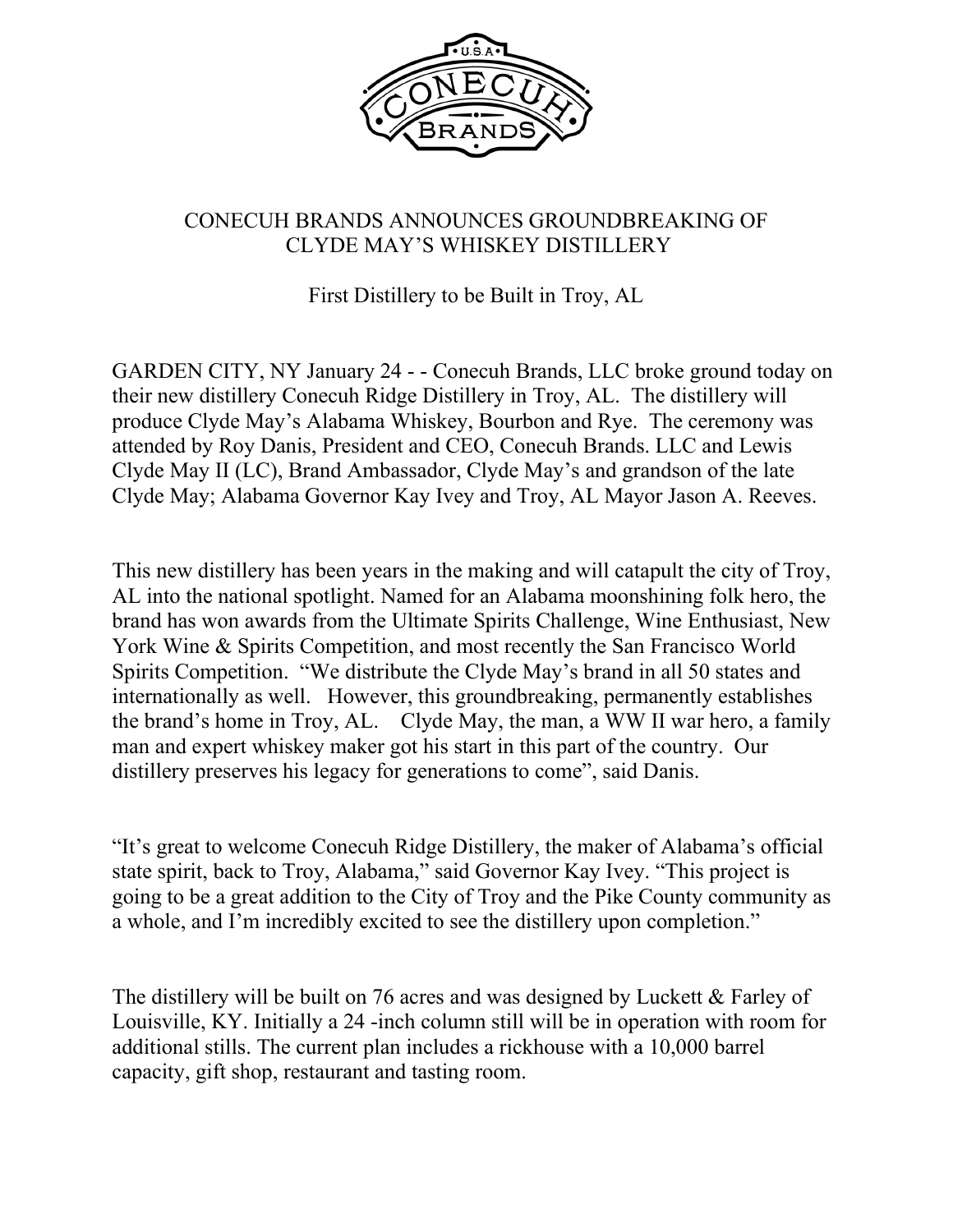

"The City of Troy is excited to begin the next phase of the Clyde May Distillery project as we celebrate the beginning of construction. This addition to our community will provide economic impact and tourist opportunities very unique for our State. This will be the start of a development that will provide an experience and a product Troy, Alabama will be proud to share with people from across our Country, said Mayor Reeves.

"I am so proud that my grandfather's legacy will go on. Clyde May's is the official spirit of the state of Alabama and the first official state spirit. The fact that Clyde May's is coming home is exciting for me and my family," says LC May, Clyde May's Ambassador and grandson of Clyde May.

The schematic for the distillery will include a road named after Clyde, Clyde May Way, as a permanent honor to the man who created the brand. The architecture was inspired by the legacy of Clyde May. One of the features of the distillery is an immersive experience that will capture the local tradition and Clyde's trailblazing ingenuity. The tenets of 'an authentic experience' guided the design process with guests in mind. The distillery grounds will include a mill, still house, rick houses, and bottling factory with a restaurant, museum, gift shop, apple orchard, and amphitheater.

"This is an extraordinary project to be a part of," said Architect of Record Dana Zausch, "It's a rare opportunity to design a distillery from scratch, especially for a brand with such an established reputation and storied history. Capturing Clyde's spirit meant creating a familiar yet modern aesthetic that respond to the rural Alabama vernacular," she continued.

The distillery is expected to be completed in Spring of 2023; production will begin immediately and the first product produced from this facility is projected for release in 2027.